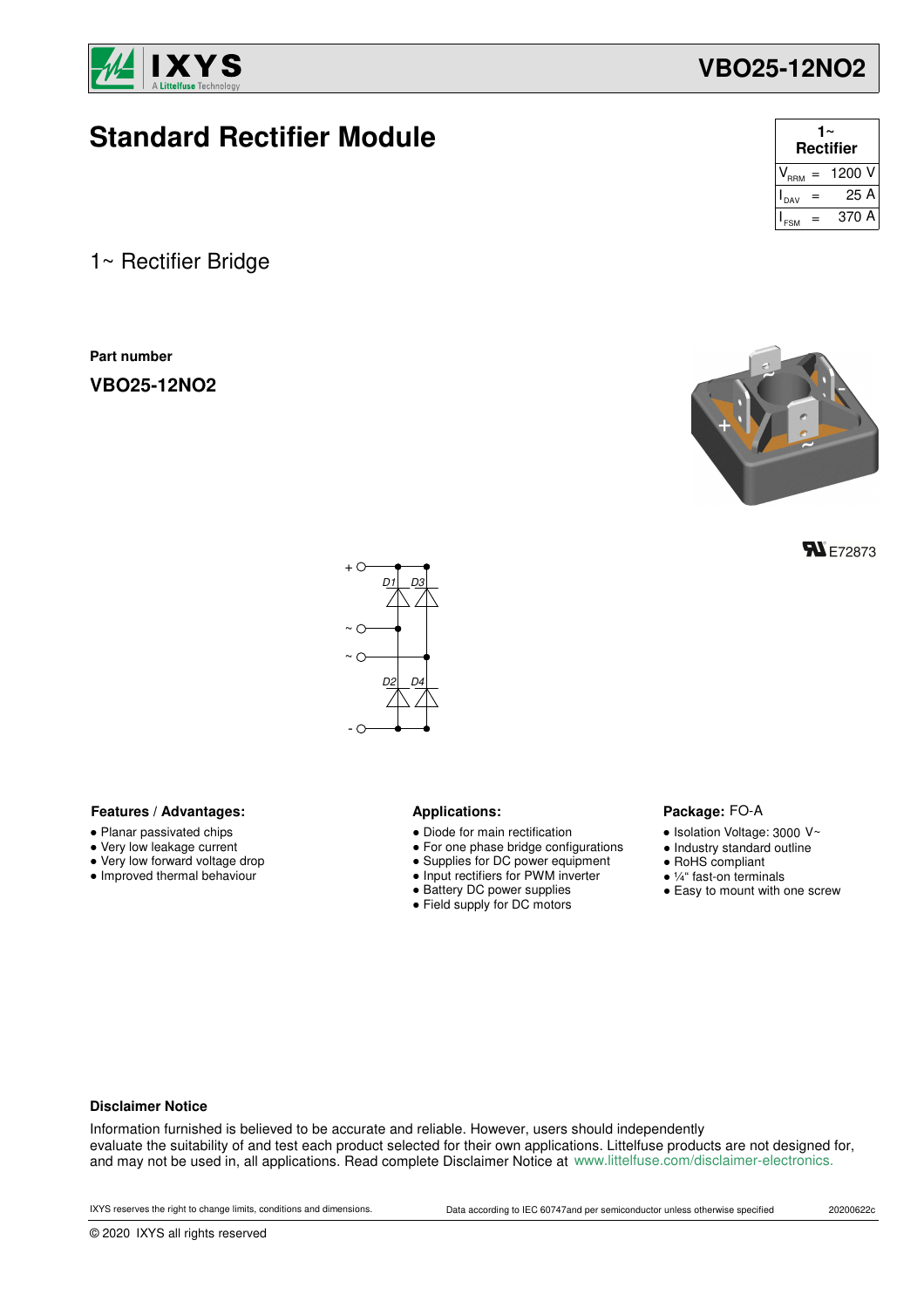

# **VBO25-12NO2**

| <b>Rectifier</b>           |                                              |                                 |                            |      | Ratings |      |                   |
|----------------------------|----------------------------------------------|---------------------------------|----------------------------|------|---------|------|-------------------|
| Symbol                     | <b>Definition</b>                            | <b>Conditions</b>               |                            | min. | typ.    | max. | Unit              |
| $V_{\rm RSM}$              | max. non-repetitive reverse blocking voltage |                                 | $T_{VJ} = 25^{\circ}C$     |      |         | 1300 | $\vee$            |
| V <sub>RRM</sub>           | max. repetitive reverse blocking voltage     |                                 | $T_{V,I} = 25^{\circ}C$    |      |         | 1200 | $\vee$            |
| $I_R$                      | reverse current                              | $V_{B} = 1200 V$                | $T_{VJ} = 25^{\circ}C$     |      |         | 100  | μA                |
|                            |                                              | $V_R$ = 1200 V                  | $T_{\nu J} = 150^{\circ}C$ |      |         | 1    | mA                |
| $V_F$                      | forward voltage drop                         | 25 A<br>$I_{\rm E} =$           | $T_{VJ} = 25^{\circ}C$     |      |         | 1.18 | $\vee$            |
|                            |                                              | 50 A<br>$I_F =$                 |                            |      |         | 1.37 | $\vee$            |
|                            |                                              | 25 A<br>$I_{\rm c} =$           | $T_{VJ} = 125 \degree C$   |      |         | 1.13 | $\overline{\vee}$ |
|                            |                                              | 50 A<br>$I_F =$                 |                            |      |         | 1.37 | V                 |
| <b>I</b> pay               | bridge output current                        | $T_c = 125$ °C                  | $T_{V1} = 150^{\circ}C$    |      |         | 25   | $\mathsf{A}$      |
|                            |                                              | rectangular<br>$d = 0.5$        |                            |      |         |      |                   |
| $V_{F0}$                   | threshold voltage                            |                                 | $T_{V1} = 150^{\circ}C$    |      |         | 0.88 | $\vee$            |
| $r_F$                      | slope resistance                             | for power loss calculation only |                            |      |         | 9.6  | $m\Omega$         |
| $\mathbf{R}_{\text{thJC}}$ | thermal resistance junction to case          |                                 |                            |      |         | 2    | K/W               |
| $R_{thCH}$                 | thermal resistance case to heatsink          |                                 |                            |      | 0.4     |      | K/W               |
| $P_{\text{tot}}$           | total power dissipation                      |                                 | $T_c = 25^{\circ}$ C       |      |         | 60   | W                 |
| $I_{FSM}$                  | max. forward surge current                   | $t = 10$ ms; (50 Hz), sine      | $T_{VJ} = 45^{\circ}C$     |      |         | 370  | A                 |
|                            |                                              | $t = 8,3$ ms; (60 Hz), sine     | $V_{\rm R} = 0 V$          |      |         | 400  | A                 |
|                            |                                              | $t = 10$ ms; (50 Hz), sine      | $T_{VJ} = 150^{\circ}C$    |      |         | 315  | A                 |
|                            |                                              | $t = 8,3$ ms; (60 Hz), sine     | $V_{\rm R} = 0 V$          |      |         | 340  | A                 |
| 12t                        | value for fusing                             | $t = 10$ ms; (50 Hz), sine      | $T_{VJ} = 45^{\circ}C$     |      |         | 685  | $A^2S$            |
|                            |                                              | $t = 8,3$ ms; (60 Hz), sine     | $V_{\rm B} = 0$ V          |      |         | 665  | $A^2S$            |
|                            |                                              | $t = 10$ ms; (50 Hz), sine      | $T_{VJ} = 150^{\circ}C$    |      |         | 495  | $A^2S$            |
|                            |                                              | $t = 8,3$ ms; (60 Hz), sine     | $V_{\rm B} = 0$ V          |      |         | 480  | $A^2S$            |
| $C_{J}$                    | junction capacitance                         | $V_B = 400 V$ ; f = 1 MHz       | $T_{VJ} = 25^{\circ}C$     |      | 11      |      | pF                |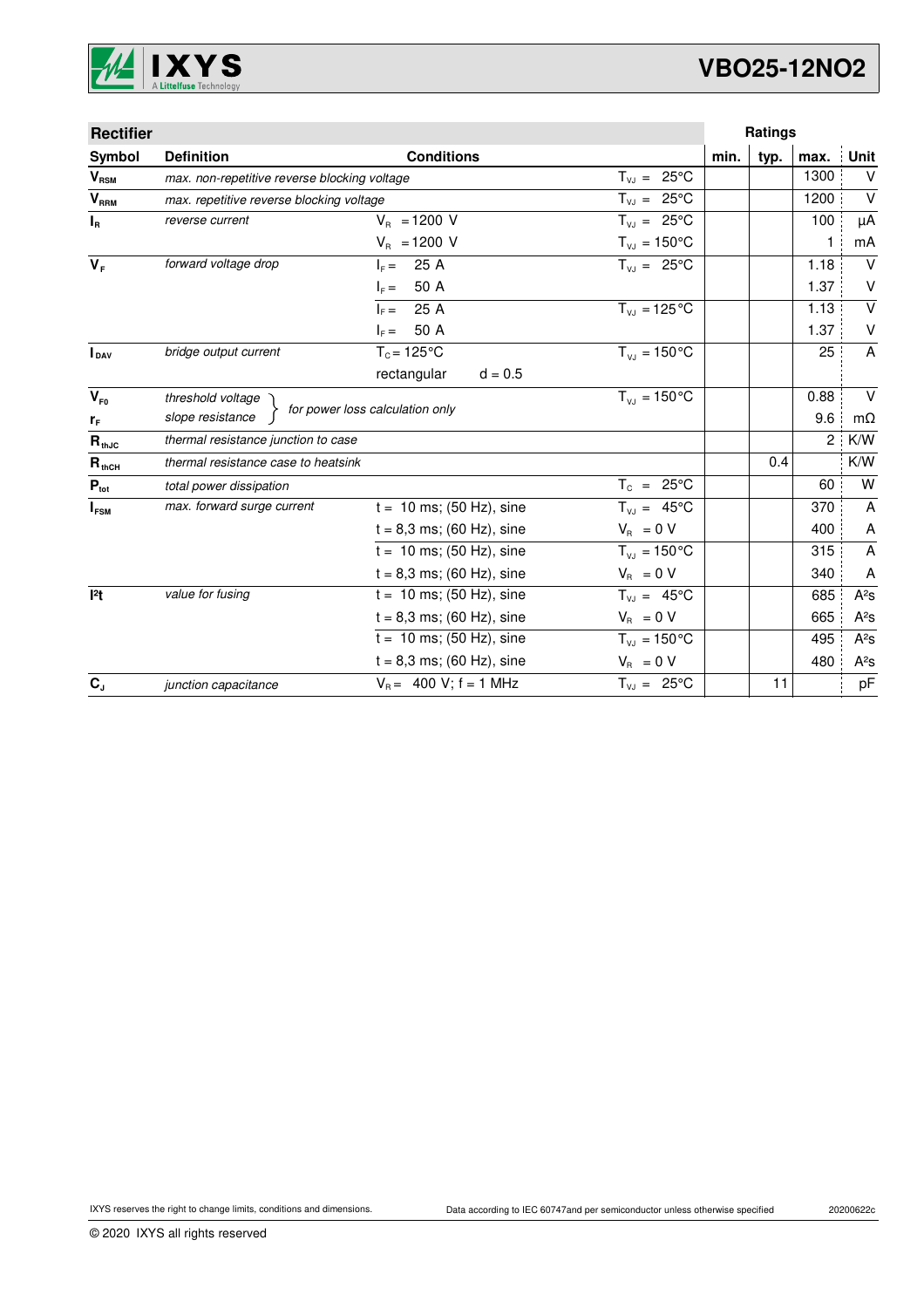

| Package                | FO-A                                                         |                   |                            | <b>Ratings</b> |      |      |                |      |
|------------------------|--------------------------------------------------------------|-------------------|----------------------------|----------------|------|------|----------------|------|
| Symbol                 | <b>Definition</b>                                            | <b>Conditions</b> |                            |                | min. | typ. | max.           | Unit |
| I <sub>RMS</sub>       | <b>RMS</b> current                                           | per terminal      |                            |                |      |      | 100            | A    |
| $T_{\nu J}$            | virtual junction temperature                                 |                   |                            |                | -40  |      | 150            | °C   |
| $T_{op}$               | operation temperature                                        |                   |                            |                | -40  |      | 125            | °C   |
| $T_{\text{stg}}$       | storage temperature                                          |                   |                            |                |      |      | 125            | °C   |
| Weight                 |                                                              |                   |                            |                |      | 15   |                | g    |
| М <sub>р</sub>         | mounting torque                                              |                   |                            |                | 1.5  |      | $\overline{2}$ | Nm   |
| $d_{\mathsf{Spp/App}}$ | creepage distance on surface   striking distance through air |                   | terminal to terminal       | 13.0           | 9.5  |      |                | mm   |
| $d_{\text{sph/Apb}}$   |                                                              |                   | terminal to backside       |                |      |      |                | mm   |
| v<br><b>ISOL</b>       | <i>isolation</i> voltage                                     | second<br>$= 1$   |                            |                | 3000 |      |                | v    |
|                        | $= 1$ minute                                                 |                   | 50/60 Hz, RMS; IsoL ≤ 1 mA |                | 2500 |      |                | v    |



| Orderina | Orderina<br>∣ Number | <b>Marking on Product</b>      | <b>Delivery Mode</b> | Quantitv | Code No. |
|----------|----------------------|--------------------------------|----------------------|----------|----------|
| Standard | 12NO2<br>VBO25-1     | -12NO <sub>2</sub><br>VBO25-1. | Box                  | 10       | 424417   |

|                     | <b>Equivalent Circuits for Simulation</b> |                  | * on die level | $T_{V1} = 150^{\circ}C$ |
|---------------------|-------------------------------------------|------------------|----------------|-------------------------|
|                     | $R_0$ –                                   | <b>Rectifier</b> |                |                         |
| $V_{0 \text{ max}}$ | threshold voltage                         | 0.88             |                |                         |
| $R_{0 \text{ max}}$ | slope resistance *                        | 8.4              |                | mΩ                      |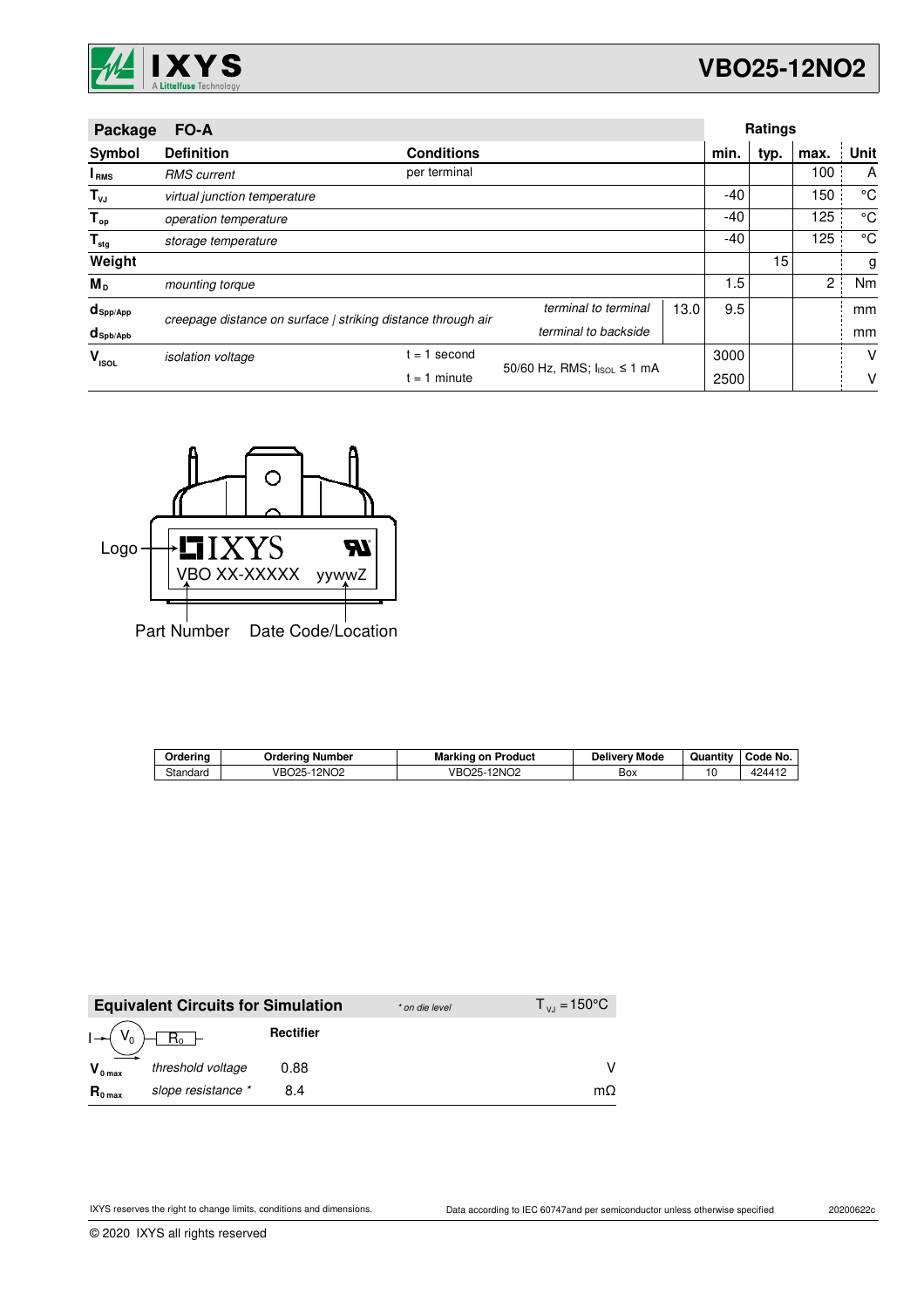

# **VBO25-12NO2**

# **Outlines FO-A**